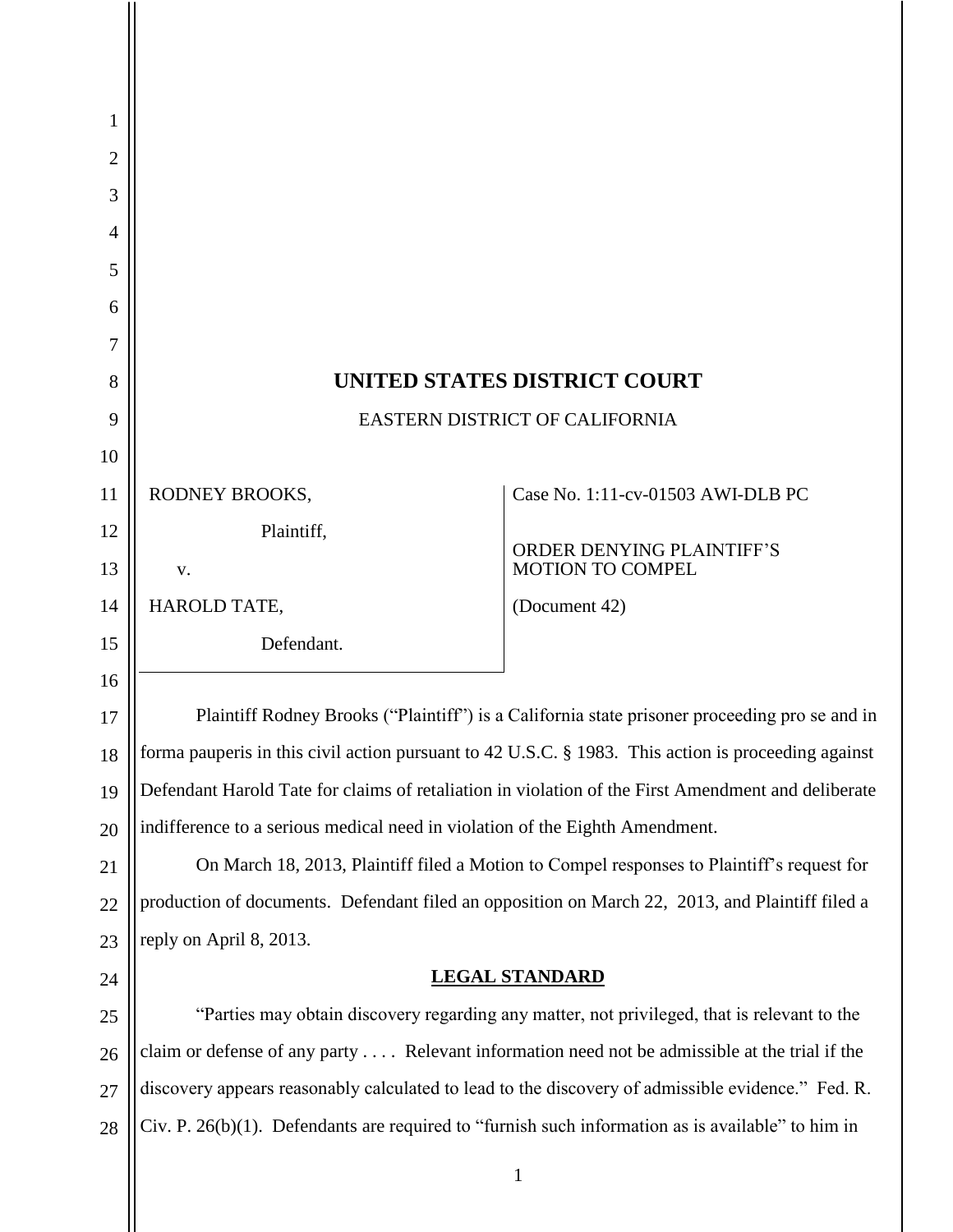2 3 4 5 6 responding to Plaintiff's interrogatories, and documents which are in his "possession, custody or control" in responding to Plaintiff's request for the production of documents. Fed. R. Civ. P. 33(a), 34(a). If Defendant objects to one of Plaintiff's discovery requests, it is Plaintiff's burden to demonstrate why the objection is not justified. Plaintiff must inform the court which discovery requests are the subject of his motion to compel, and, for each disputed response, inform the Court why the information sought is relevant and why Defendant's objections are not justified.

7 8 9 10 11 12 13 From the parties' filings, it appears that Plaintiff seeks an order compelling Defendant to provide further responses to Requests for Production Numbers 3 and 4. These requests seek "the specific number" of inmate appeals, staff complaints and civil suits filed against Defendant "that refer or relate to his conduct or treatment as a physician." Wagley Decl. Ex A. In his responses, Defendant objected the requests as unlikely to lead to the discovery of admissible evidence and over broad. Defendant also objected on the basis that the requests "seek documents that are privileged and which invade responding party's privacy." Wagley Decl. Ex. B.

14 15 16 17 18 The Court first notes that although Plaintiff's requests are styled as Requests for Production, the requests appear to be asking only for a number, rather than documents containing additional and/or specific information. Given Plaintiff's status as a pro se litigant, the Court will excuse the procedural mistake and treat the requests as interrogatories.<sup>1</sup> The request for only a specific number also moots Defendant's objection based on privilege and/or privacy.

19 20 21 22 Plaintiff contends that the information is relevant to Defendant's credibility and "to demonstrate that the Defendant Tate has a pattern and reputation of treating inmates with deliberate indifference." Mot. 3. Defendant argues that information regarding unrelated incidents and allegations would not be relevant to Plaintiff's claims.

23

1

24 25 26 The Court agrees that the request is overbroad, and seeks information not relevant or reasonably calculated to lead to the discovery of admissible evidence. This action is proceeding on an Eighth Amendment deliberate indifference claim and First Amendment retaliation claim against Defendant Tate. The issues are solely related to Defendant Tate's treatment and/or actions taken

27

<sup>28</sup> <sup>1</sup> Plaintiff confirms his intention in his reply, stating that he "does not seek names or content just specifically the number and types of grievances and suits that relate" to Defendant's treatment of inmates as a physician. Reply 2. However, because the actual requests seek only the "specific number" of grievances, etc., the Court will not include "types" of grievances, etc. in the request.